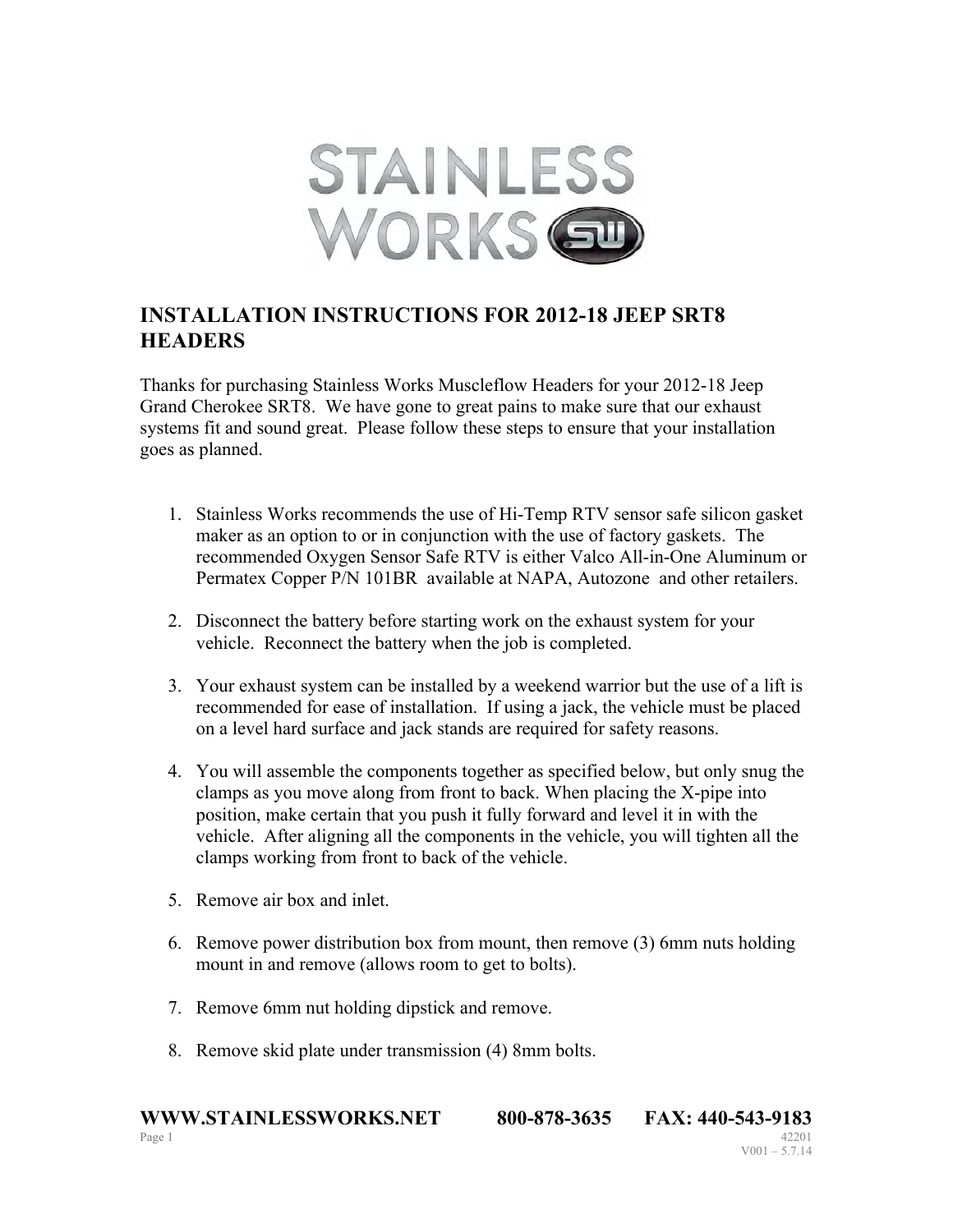- 9. Remove all O2 sensors and 5/16 rubber hose (right side) from catted pipes.
- 10. Disconnect exhaust from 2 bolt flanges with (4) 8mm spring loaded nuts.
- 11. Remove left brace at transmission cross member (4) 10mm bolts.
- 12. Remove right brace at transmission cross member (2) 10mm bolts.
- 13. Remove catted pipes from manifolds (4) 10mm bolts.
- 14. Support transmission and remove (6) 10mm bolts and (2) 10mm nuts from cross member and transmission mount and remove cross member.
- 15. Remove (12) 10mm bolts holding front driveshaft and remove.
- 16. Remove heat shield from starter (1) 6mm bolt, (2) 8 mm nuts.
- 17. Remove (16) 8mm bolts from manifolds and remove manifolds.
- 18. Install O2 extensions Front #109209, Rear #109210.
- 19. Loosely install lower header bolts (4) 8mm per side.
- 20. Install right header using (3) 8mm upper bolts and one original bolt with dipstick spacer.
- 21. Install dipstick.
- 22. Install left header using (4) 8mm upper bolts.
- 23. Reinstall starter head shield (may require bending to get in place) using (1) 6mm bolt (2) 8mm nuts.
- 24. Reinstall front O2 sensors.
- 25. Reinstall front drive shaft (12) 10mm bolts.
- 26. Reinstall transmission cross member (6) 10mm bolts and (2) 10mm nuts.
- 27. Install catted or off road lead pipes using 3" clamps.
- 28. Reinstall rear O2 sensors and the rubber 5/16 hose. (See picture below).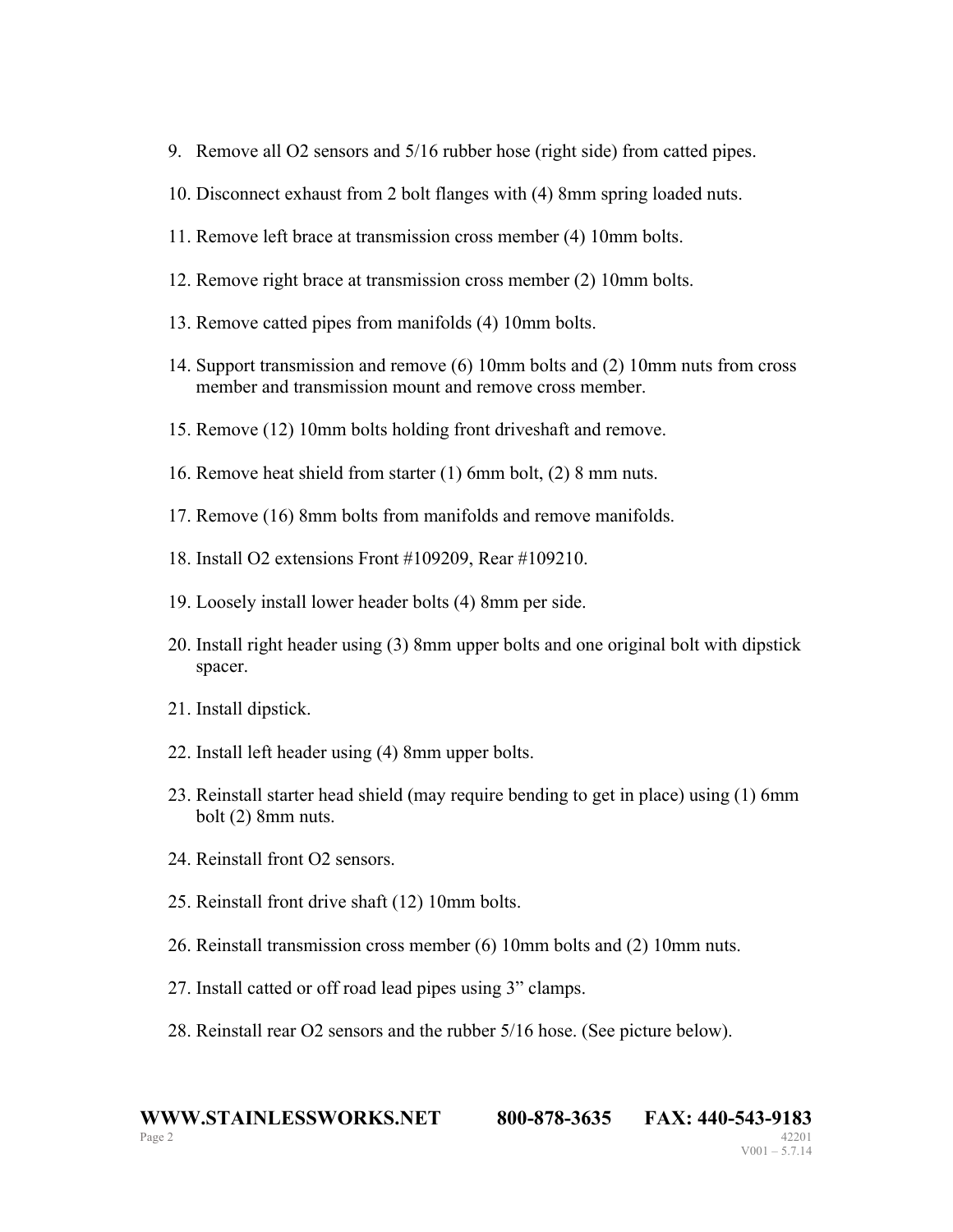

- 29. Reinstall right and left cross member braces (6) 10mm bolts.
- 30. Reinstall transmission skid plate (4) 8mm bolts.
- 31. Reinstall power distribution mount (3) 6mm nuts and the box.
- 32. Reinstall air box and inlet pipe.
- 33. Either reconnect lead pipes to factory exhaust using (4) 8mm spring nuts and factory gaskets (as pictured below) or to Stainless Works catback using factory gaskets and supplied 3/8 nuts and bolts.

```
V001 - 5.7.14
```